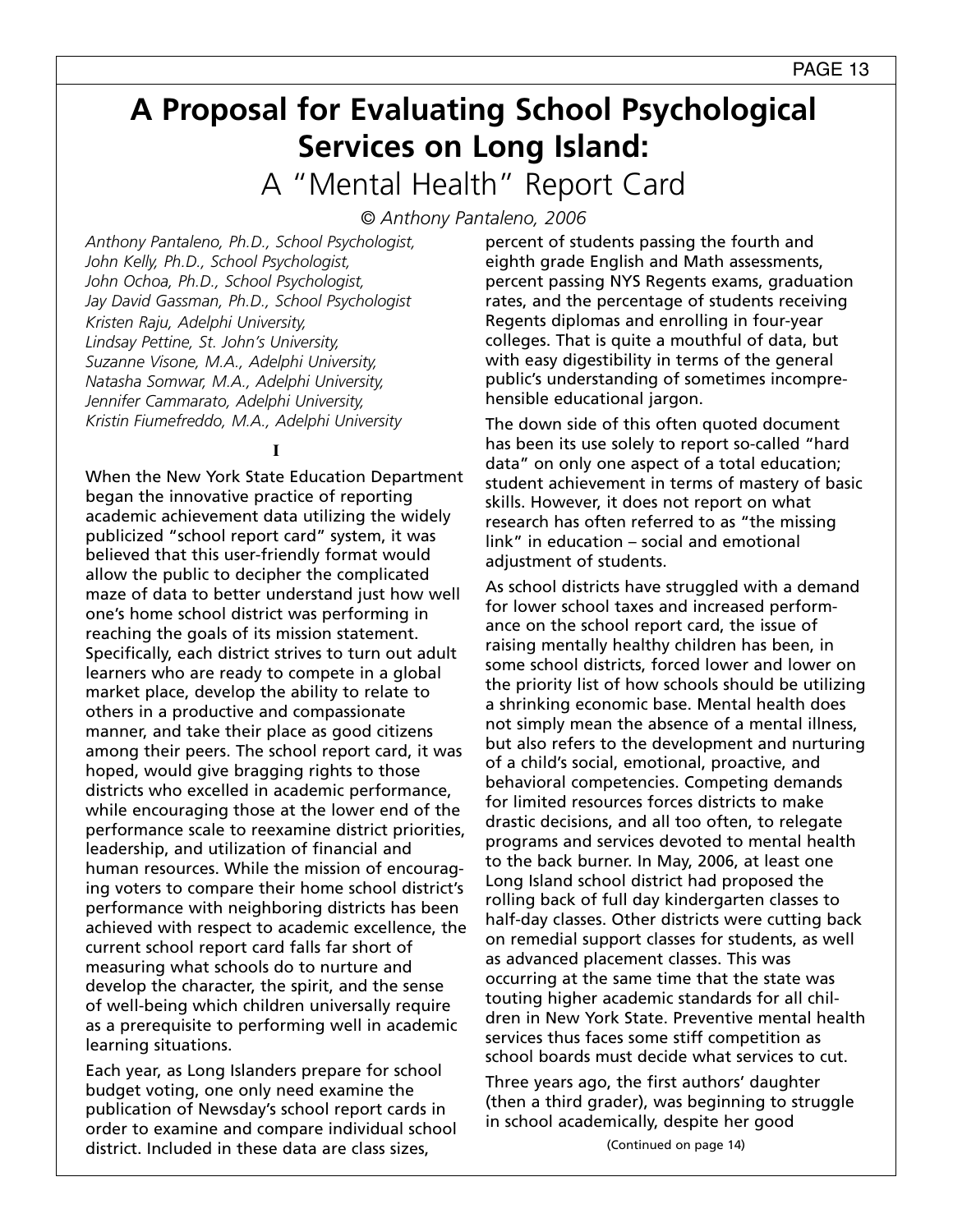#### **A Proposal for Evaluating School Psychological Services on Long Island:**

#### A "Mental Health" Report Card (Continued from page 13)

intelligence and strong work ethic. It was suggested that a discussion with the district's school psychologist was warranted. The psychologist observed Katie in her classes, consulted with her teachers, recommended a formal educational evaluation, and eventually brought her case to the district's Committee on Special Education, where an Individual Education Plan was developed to address what was eventually diagnosed as a learning disability. Katie is not yet out of the woods by any means, but she is doing so much better now with the proper support services in place. The school district was applauded for its ability to hear the concerns of parents and teachers, to respond in a timely manner, and to do what any parent would expect their local school district to do; to help a child to learn to the best of his/her ability. It is wondered how Katie would have fared in a different school district, with more limited mental health resources.

Addressing childhood learning difficulties represents only one dimension of how children's mental health needs are addressed by the public school system. Broadly defined, mental health services within the public school sector are those supportive services that provide for the emotional, social, and interpersonal needs of children and adolescents. Unfortunately, many of these needs go unattended simply because of a lack of personnel and resources committed to prevention and early intervention with childhood mental health problems.

In a 1995 research report presented to the American Psychological Association, the following statement and accompanying data were reported:

"One out of every five students in America's public schools has significant mental health needs. They live with emotional distress that is painful, that threatens their life success, that diminishes their contributions to families and communities, and that *leaves them unavailable for learning*."

In a typical elementary school of 1000 students, this article reported, epidemiological research predicted the following:

42 of these students would have serious conduct disorders - a behavior disorder which would disrupt the learning of every other student in the class.

64 students would have some form of attention

disorder - fidgety, impulsive students who are frequently overactive and have difficulty focusing their attention on scholastic tasks for long enough periods of time for them to learn efficiently.

180 students would be likely to have serious anxiety disorders, phobic reactions that would prevent them from making friends, or taking tests, or even prevent them from talking out loud or coming to school at all.

8 - 14 of the students in our hypothetical school would struggle with clinical depression, a mood disorder causing irritability or lethargy serious enough to warrant consideration for some type of medication intervention. Even sensitive adults, it is suggested, may not sense the profound misery that depressed students struggle with and their pervading sense of worthlessness.

This article goes on to state that if our typical school were a middle or high school, the number of conduct disordered students would double and the rate of clinical depression would soar, leading to the following predictions:

57 cases of clinical depression

34 cases of eating disorders

85 suicide attempts

In a more recent (2004) article in the American Psychological Association Monitor, it was reported that the above numbers are growing at alarming rates. Witness the astronomical growth in just one clinical marker of adolescent dysfunction --the number of teens who engage in Self-Injurious Behavior (SIB), such as cutting themselves, or in some other way inflicting physical injury to cope with underlying psychological pressures. Five years ago, school psychologists were rarely asked to see a child who was cutting; the phenomenon was relatively unknown.

Currently, the topic of Self-Injurious Behavior has been receiving considerable attention in both the scientific and popular media. It is not at all uncommon to hear whispers among students in the hallway that a peer is a "cutter". The current topic is very serious, as it so accurately pertains to the lives of children and adolescents in today's culture. At a recent conference on Self Injurious Behavior held in March of 2006, the following "cycle of emotions and behaviors" was described as often being present:

(Continued on page 15)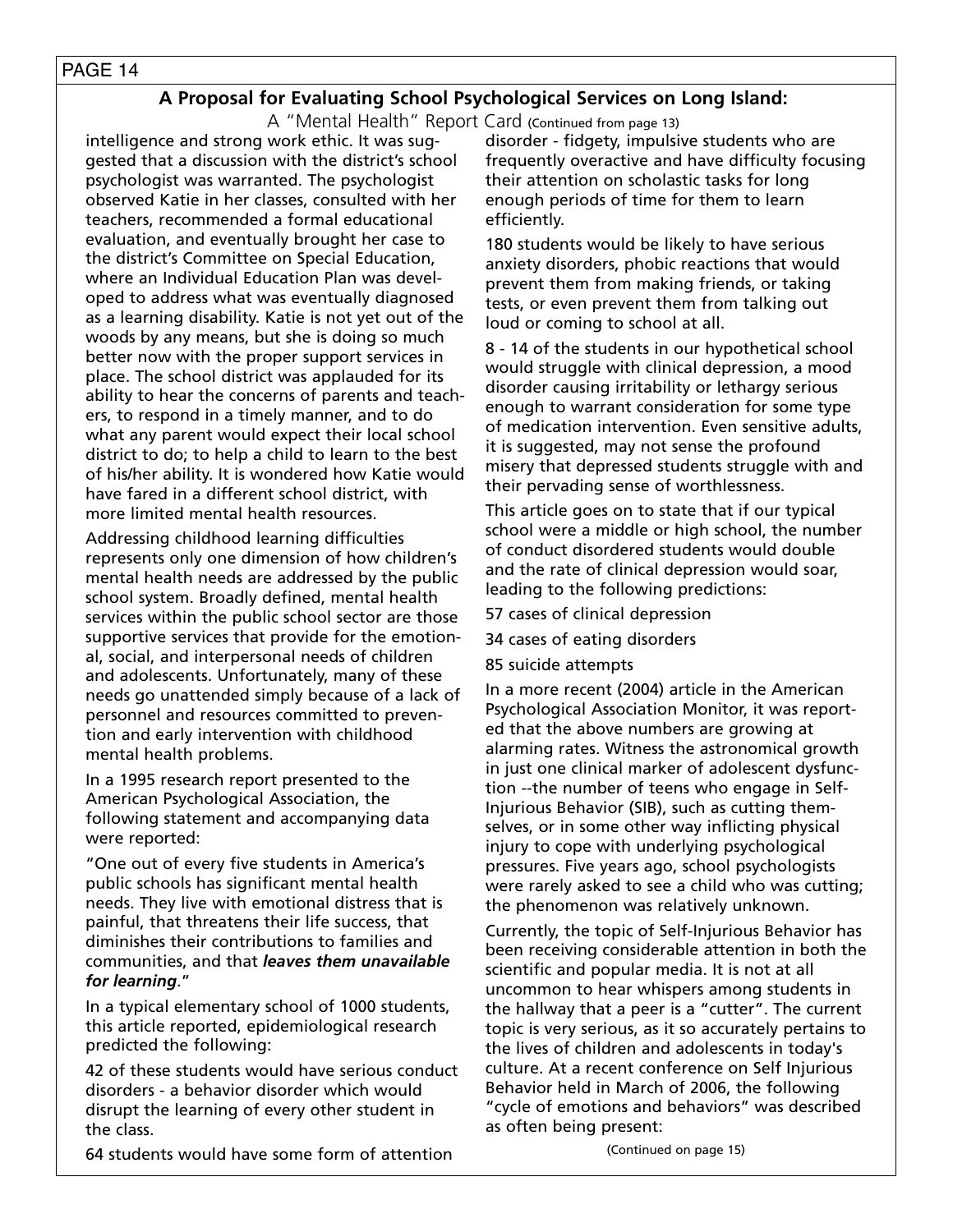A "Mental Health" Report Card (Continued from page 14)

- 1. Negative emotions: alienation, frustration, rejection, anger, isolation, depression, sadness
- 2. Tension: inability to control emotions, thoughts of SIB
- 3. Dissociation: coping mechanism to reduce tension and later to mask physical pain
- 4. SIB act: cutting, burning, hitting, etc.
- 5. Positive effects: endorphins present, tension and negative feelings reduce
- 6. Negative effects: shame, guilt, depression
- 7. Negative emotions: alienation, frustration, rejection, anger, isolation, depression, sadness

It was recently reported by the Associated Press that SIB was evidenced in 17% of students surveyed at Cornell and Princeton. These behaviors may have been a maladaptive attempt at stress reduction or a method to make emotional distress visible. In either case the physical results are the same. This leads one to wonder if the incidence of SIB in this population would have been reduced had there been supports during these students' earlier academic experience. Sadly, it has also been reported that there are hundreds of websites in existence that glorify SIB. It appears that our inability to act when these students were younger has not only had a negative outcome, but major media outlets are now reporting the failure to adequately deliver mental health services.

These data strongly suggest a need for interventions, as well as the development of effective alternatives, for any individual engaging in acts of self-injurious behavior. In order to provide the appropriate support and help to those so-called "silent screamers" who walk around wounding themselves, we first need to have mental health providers who are competent in such ways of offering alternatives, self soothing strategies, and, above all, enabling these individuals to better care for themselves. Barry Anton, Ph.D., chair of the 2003 American Psychological Association's Task Force on Psychology's Agenda for Child and Adolescent Mental Health stated in this report, "There is a more universal recognition that we face an epidemic of children's mental health needs in this country, and with it, the awareness that we need an action plan to address this epidemic and get children and families the help they need."

At a recent conference sponsored by the NYS

Office of Mental Health, the following additional data were offered:

- 1. It is estimated that almost 21% of U.S. children ages 9 to 17 have a diagnosable mental or addictive disorder associated with at least minimum impairment.
- 2. 79% of children aged 6 to 17 with mental health disorders do not receive mental health care.
- 3. Suicide remains the third leading cause of death of youth aged 15 to 24 in New York State.
- 4. 74% of students who drop out of school and who are classified as emotionally disabled are arrested within five years of dropping out.
- 5. 1 in 10 children in New York State have an emotional disorder.
- 6. Only 30% of emotionally disabled children over age 14 graduate from high school.
- 7. 66% of boys and almost 75 % of girls in juvenile detention have a least one mental disorder, according to one study.

These data indicate quite clearly that more than one fifth of our state's student body requires intervention. Given the number of available personnel in the schools, one cannot help but question why additional staffing is not available to provide preventative services. When one is placed in the reactive role, many times the damage may be contained, but rarely is it eliminated.

## **II**

Levels of staffing required for mental health needs fall with rising budget costs, and this represents the real tragedy. It is true that school costs are outpacing the cost of living. The reasons for this state are many. There are those costs that are outside the control of the public school system. Thankfully, there are costs that can be reduced using a prevention rather than reaction model.

Remedial and special education costs continue to rise. The demands of No Child Left Behind require no less. With one in ten children in our state having an emotional disorder and almost 80% of these children going without needed mental health assistance, one must ask what would happen to school budgets and academic

(Continued on page 16)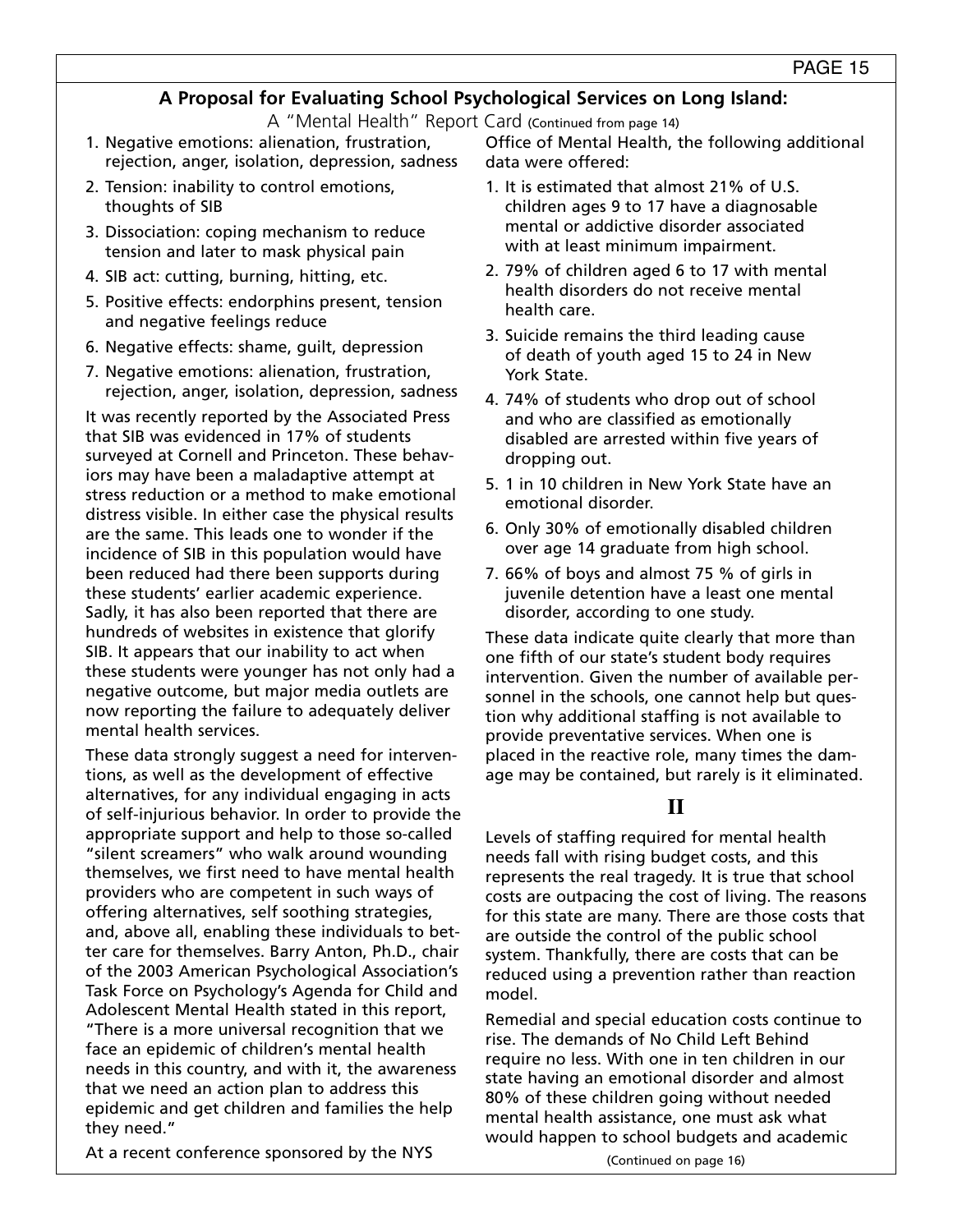#### **A Proposal for Evaluating School Psychological Services on Long Island:**

A "Mental Health" Report Card (Continued from page 15)

achievement if that number were halved. It is our contention that the number of students placed under the special education umbrella and the number of students failing to perform on a satisfactory level using state benchmarks will fall given the appropriate mental health interventions.

So how does all this tie together with school report cards? The answer is a simple and straightforward one: the school report card in its current form tells parents nothing about the mental health "wellness" of their school district. As all adults know, one's ability to function successfully on the job is a direct manifestation of one's mental health. On a "good mood" day, life is sweet and work is productive; on a "bad mood" day, the reverse is true. If we simply translate this universal truth to the world of school-age children, the road is clear: in order for our children to become efficient and effective learners, we must do our best as parents and school professionals to provide for their mental health. A very tall order in a world at war and one in which the mental health of many adult citizens is in question. However, address it we must, with our schools and our school psychologists on the front lines of the struggle for childhood mental health every single day.

In May of 2005, Long Island school districts faced the defeat of a record number of 45 school budgets. When residents in those districts voted a second time, as is provided for under state law, they still rejected 21 school budgets. With a passage rate of only 64%, that resulted in almost one third of Long Island school districts operating on reduced contingency budgets for the 2005-2006 school year, the highest number since 1978. In the wake of being forced to cut programs and services in order to deal with this mandate from voters, school boards are forced to continually evaluate what can be reduced or eliminated entirely from school budgets. It is no surprise that in the mindset of those who fashion school budgets that school psychologists, as well as other support staff such as guidance counselors and school social workers are sometimes unfortunately "the first to go". In the April, 2006 issue of The New York Teacher, it was reported that 44% of the school counselors, social workers, and psychologists in the Yonkers school district have lost their jobs in the last three years. This very sobering number results in a qualified

mental health staff that can only function within a reactive rather than proactive mode.

As the political and economic landscape of these times unfolds with the public demanding the most from every one of its tax dollars, it behooves the professional guild associations of school mental health providers to applaud those school districts who have recognized the long term positive impact of preventive childhood mental health services. While no one can argue the long research trail extolling the benefits of small class size, the size of the class may ultimately prove not as good a predictor of adult adjustment and happiness.

Daniel Goleman, in his book Emotional Intelligence, details the research that indicates that an individual's ability to get along with others, solve problems, and cope with emotional challenges is a better predictor of adult success than academic grades and achievement. Those districts who "fight the good fight" to provide a wide range of preventive mental health services, as well as a timely set of interventions that will prevent small interpersonal and family problems from mushrooming into full blown crises, are making an investment in their children and in the future of their communities.

In an effort to expand the utility of the traditional School Report Card, we offer a new spin -- that of creating a School Mental Health Report Card that would permit interested citizens the opportunity to compare school districts on an entirely different dimension than merely academic achievement statistics. As a crude rubric for the development of such a reporting system, the data at the end of this article are offered which compare the total student enrollments of Long Island, New York (Nassau and Suffolk) county school districts with the number of fulltime school psychologists employed in each district. This information was obtained from the NYS Education Department web page for Elementary, Middle, Secondary and Continuing Education, Information and Reporting Services, under the link for Teacher and Professional Staff (July, 2005). Professional staffing information forms part of the annual data supplied by every public school educator via the NYS Basic Educational Data System (BEDS), and it is this data that formed the basis of our analysis of school psychological staffing.

(Continued on page 17)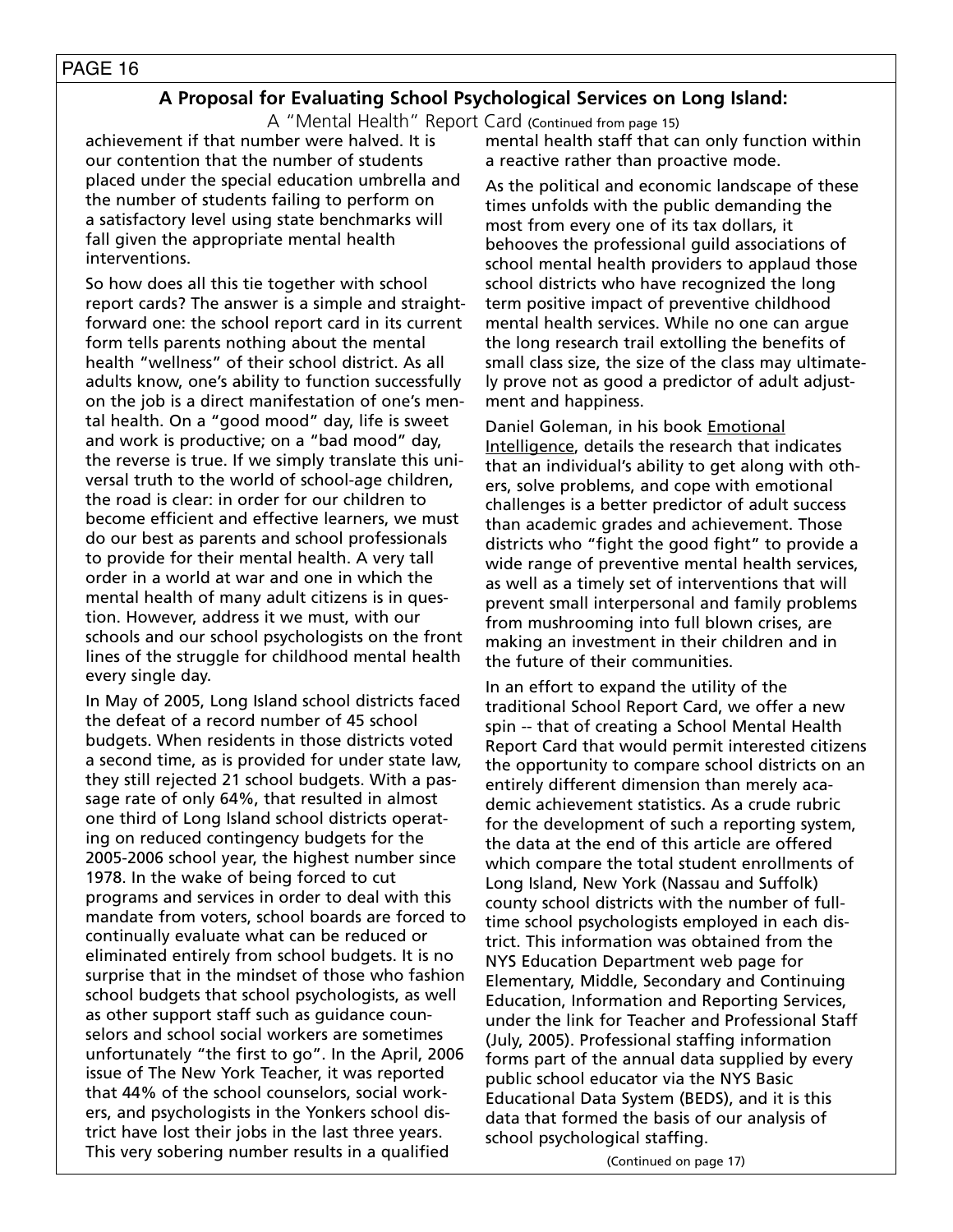#### A "Mental Health" Report Card (Continued from page 16)

Interested readers may access this information for any school district within New York state by visiting www.emsc.nysed.gov/irts. Under the middle column entitled Data Reporting, scroll down to Teacher and Professional Staff. Click on the Personal Master file for the desired year and scroll down to the Professional Staffing Ratio link at the bottom of the page to locate the district of your choice. One may take account of the number of administrative staff, teaching staff, and pupil personnel staff such as guidance counselors, nurses, and school psychologists.

For purposes of this article, only the number of Long Island school districts with enrollments in excess of one thousand students were reported. Only eleven Suffolk County districts and one Nassau County district reported enrollments of less than one thousand students.

The data in these tables offer some interesting food for thought. An analysis of those school districts with the most favorable student per psychologist ratios would indicate that in some school districts there has been an executive decision by the superintendents and the boards of education to provide a strong safety net that will hopefully provide for all of the mental health needs of its children. In those school districts with higher student per psychologist ratios, more time needs to be spent in a review of the priority given to preventive mental health.

Standards regarding staffing ratios were first adopted by the National Association of School Psychologists during its 1984 convention, calling for at least one full-time school psychologist for each 1,000 children in most settings served by an LEA (Local Educational Agency). At that time, the role of the school psychologist was far more limited than today. In the early 1980s the primary role function for most school psychologists was that of "tester", sometimes referred to as the "gatekeeper" function to assess children's eligibility for special education services. Additional roles, subject to the time constraints of children awaiting testing, included crisis intervention, counseling, CSE participation, parent conferences (usually related to testing results), and child study team participation.

In addition to these roles, today's school psychologist engages in far more prevention activities, consultation, behavioral supports development (including observations, data

collection, and data analysis), student accommodation plan development, post-secondary planning for students with disabilities, and inservice and teacher development presentations.

Given the additional roles of the psychologist in the 21st century, it is abundantly clear that ratios of the magnitude suggested over twenty years ago no longer apply. In order for school psychologists to perform effectively, a smaller ratio of psychologists to students would clearly appear to be more than advisable. If a reduced ratio were to apply, then school psychologists would be able to allocate more time to consultation, prevention, and the direct implementation of mental heath intervention programs for those students who did not respond to earlier efforts.

Psychologists engaging in consultation can reduce the number of students referred to or placed in special education. In addition, school psychologists will have additional time to focus on the mental health needs of the students which will also lead to a reduction in the number of students that are referred. Ultimately, students' academic achievement will increase, the ultimate goal for all students under the No Child Left Behind (NCLB) legislation.

There may be those who voice the concern that our analysis are counter-productive, and possibly self-destructive, to the aims of the profession should lower student to psychologist ratios and student achievement not correlate. However, student achievement is never a simple one-factor approach. It is the hypothesis of the authors that while the goals NCLB are admirable, there can be no simplistic solutions. The authors of this article believe that a lower student to psychologist ratio is but one means to the achievement end. If schools address mental health needs of students within the school, then those students most at risk for school failure or poor performance on mandated testing will perform better than if schools did not address these issues. There is ample research, which will not be addressed in this article, that supports the connection between student achievement and the implementation of programs which support social-emotional learning (SEL).

(Continued on page 18)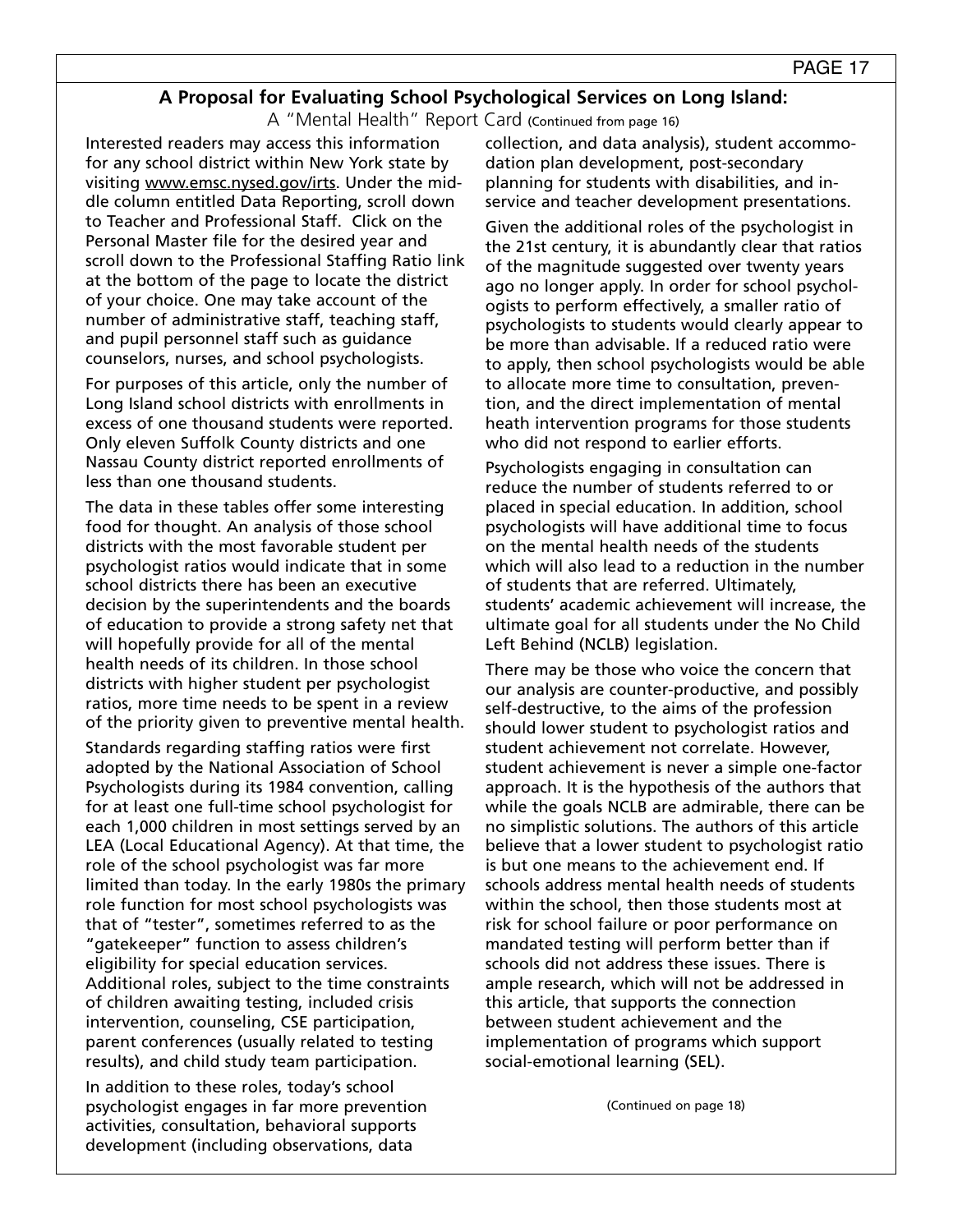A "Mental Health" Report Card (Continued from page 17)

## **III**

The issue of increasing social-emotional learning in general and mental health prevention services within the school setting needs to be understood not just from the mental health point of view, but also, as we often fail to do, from the economic point of view.

In essence, parents care about their children's welfare. But many are also driven by the value of their property and the reputation that their district carries. To that extent, real estate agents are most interested in continuously raising the price of homes as a means to make the neighborhood more affluent. To do so, they will tout information such as school district test scores, and in fact, often point directly to the New York State School Report Card. The average school district newspaper will show from cover to cover the commendable achievements of its students such as the following: graduating class college profiles, various awards won based on academic performance, students involved in the arts and the wonderful productions put on by the orchestra or the drama club, and of course, all of the victories and honors of various school athletes.

While these milestones should be recognized and applauded, precedence is often given to accomplishments of a relatively small percentage of students. In the average school district with 4,000 to 5,000 students, certainly only a few will participate or succeed in such events. Yet, school papers routinely focus on them. How often does one see headlines and photos regarding the accomplishments from the self-contained class students who struggled, prepared, and passed their state mandated competency exams? How often are pictures of Downs Syndrome students featured, succeeding with Behavior Improvement Programs designed and supported by the school psychologist? How often are the accomplishments of Limited English Proficiency students reported or the efforts of African American students to attend extracurricular or academic support services highlighted? How many students who are referred to their school psychologist are assisted each year in overcoming the loss of a relationship, the stress of applying to college, the despair and hopelessness of a period of suicidal thinking? The reality in most districts is that issues that do not tout academic achievement, sports, or theatrical entertainment are not as newsworthy.

The struggle is not with the State Education Department, but with our society. We do focus on, and advocate for, more sports teams, active participation in the arts, and the like. Average homeowners want to build more value in their homes and want more opportunities for their children to excel, particularly in the direction of attending competitive colleges. In the bigger picture of life, mental health becomes a "soft issue." It is not as important. By nature, as individuals, as districts, or as a society, it has been taboo to talk about the social problems and challenges faced by our children. It is not surprising then, that only a few selected, well-educated and open-minded individuals listen to the needs of the less fortunate.

Perhaps this is a somewhat pessimistic position to take, but it is the reality that needs to be confronted. The challenge for school psychologists is to find the time to convince parents and school administrators of the advantages of discussing at-risk behaviors with students as a means to get to know them, identifying those in need, and ensuring that all students meet, and have an opportunity to develop a relationship, with mental health professionals in the school. Let the school newspapers report the plans and dreams of students who have overcome personal challenges in their lives. Let the headlines speak of the adults in the system that were an inspiration to children through some difficult years. Let those students who were once disconnected from the system tell us how to welcome those who do not feel as though they are even a part of the school community. Report on those school districts who reach out to autistic students or develop a mentoring program for slow learners. Educate the realtors that the value of one's home and community is greatly enhanced by school mental health professionals well-trained in dealing with depression, suicide, drug avoidance, alcohol abuse, unexpected pregnancy, destructive and assaultive behavior, and so on.

It becomes a matter of convincing the public that there is a great deal to gain from having the best-trained professionals working in the schools. The issue of enhanced student performance, academically and socially, requires an ongoing education campaign, a large part of which could be assisted by the evolution of a school mental health report card. Additionally, by encouraging

(Continued on page 19)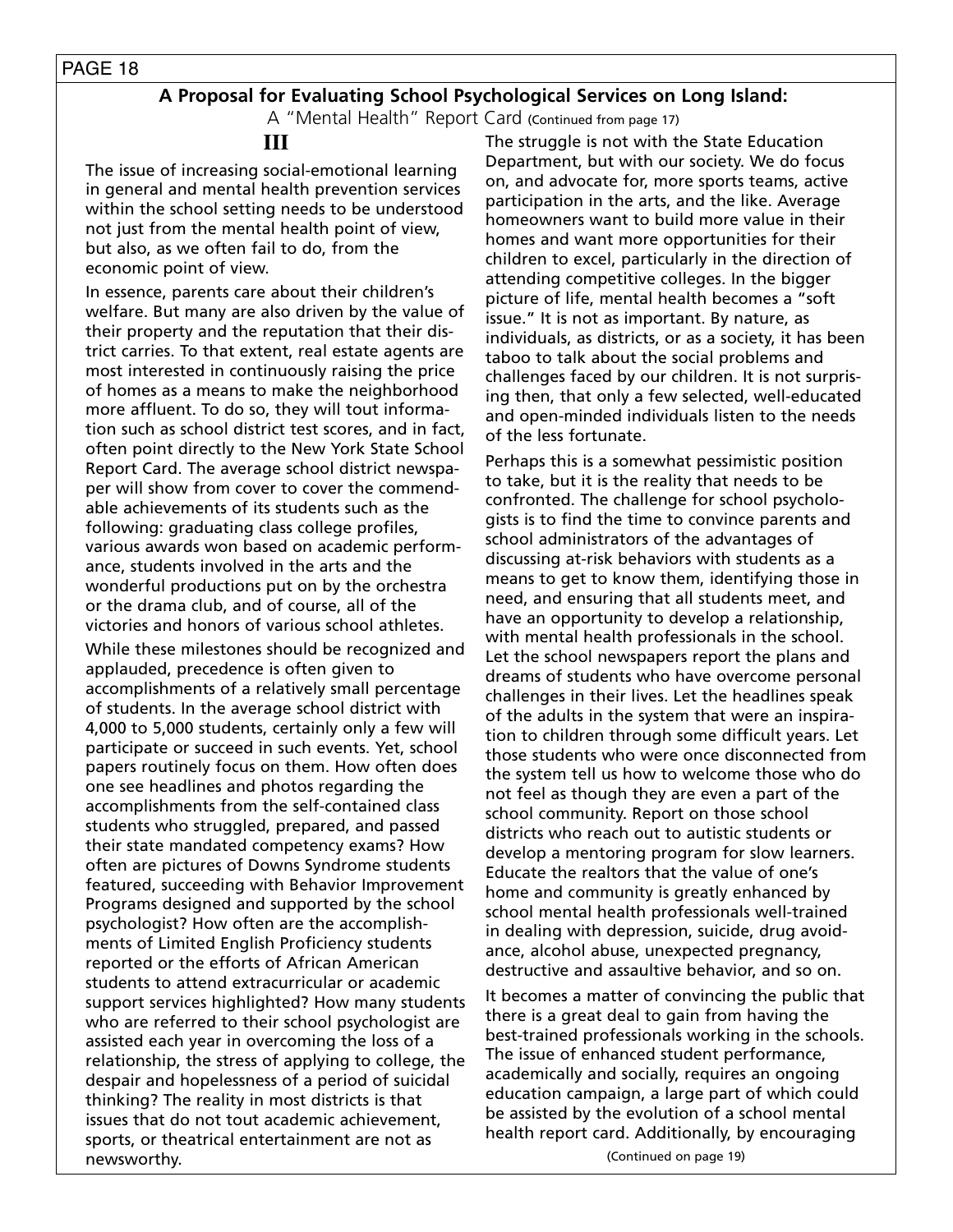A "Mental Health" Report Card (Continued from page 18)

the participation of the business community, additional mental health prevention programs and sources of revenue could be brought into the schools, with yet another "gold star" to be added to the mental health report card of those districts savvy enough to form such schoolcommunity partnerships. The homeowners and real estate community will, as a consequence, follow. Prestige for a community will develop based on both the quality and diversity of both the academic offerings of a district as well as the availability of highly trained school mental health professionals.

Most importantly, the profession must become its best advocate. There needs to be an element of sales with regard to the services offered. This requires school and community visibility. This happens when the professionals involved attempt to go beyond expectations by developing and running programs for early intervention and by targeting at-risk students. Concurrently, the growing number of glorified "behavior" and "autism" consultants, many with training in fields other than psychology and most with training equivalent to what better trained professionals obtained as undergraduates, needs to be addressed promptly. Private businesses have found their way into the schools by selling services that look impressive by targeting parents of certain disability groups. Ironically, many are failing to recognize that the well-trained school psychologist has had ample training in behavior modification and is able to do essentially the same, if not a better, job. Unless school psychologists better advertise the wares of the field, jobs will continue to be sold to less talented people who present as the lowest bidder (economics, again).

There are clearly those who believe that addressing the mental health issues of children should not be the work of the public schools, but rather of public mental health clinics or each family's private health insurer. Whether we like it or not, schools must provide mental health services to children and adolescents, not just because of federal and state mandates, but because it is the right thing to do. Ask any teacher who has a child in his or her class who is not meeting the benchmarks of the curriculum to whom they turn for assistance. The answer will frequently be "The School Psychologist". Whether that child and family may be seen

within a day or within a week or within a month will be determined, in large measure, by the number of school psychologists on staff. In districts where school psychologists are assigned to multiple buildings within a district, that wait will most certainly be longer than shorter. When it comes to your child and perhaps a crisis in his/her life, on which end of these numbers would you rather your school district be?

#### **RECOMMENDATIONS:**

1. The establishment of a New York State School Mental Health Report card is an idea whose time has come. The traditional school report card has served the purpose of presenting a wealth of information on the academic achievement of our students. Informed citizens want to know what schools are doing to foster character education programs, build young hearts and minds who are caring and mindful of each others' mental health and knowledgeable about accessing resources to assist when emotional problems get in the way of good school performance;

2. There exists a need for greater dissemination of web sites which serve the needs of promoting SEL programs in the schools. Sites such as the UCLA School Mental Health Project (http://smhp.psych.ucla.edu/), the Collaborative for Academic, Social, and Emotional Learning (www.casel.org) , the Substance Abuse and Mental Health Services Administration of the U.S. Department of Health and Human Services (www.samhsa.gov), and the Character Education Partnership (www.character.org), to name a few, will greatly enhance a school districts' ability to locate a starting point for a local needs analysis. Programs may also be listed in a school mental health report card which will demonstrate how prevention efforts are being provided across grade levels to address childhood anxiety disorders, mood disorders, and disruptive behavior disorders, the most common mental disorders among children. This effort is already being spearheaded by the cutting edge organization known as the Long Island Social Emotional Literacy Forum (LISELF). Their historic and groundbreaking efforts may be viewed online at www.sel.eboard.com;

3. In an effort to recognize and applaud those school districts with the lowest student to psychologist ratios, it is suggested that the Nassau

(Continued on page 20)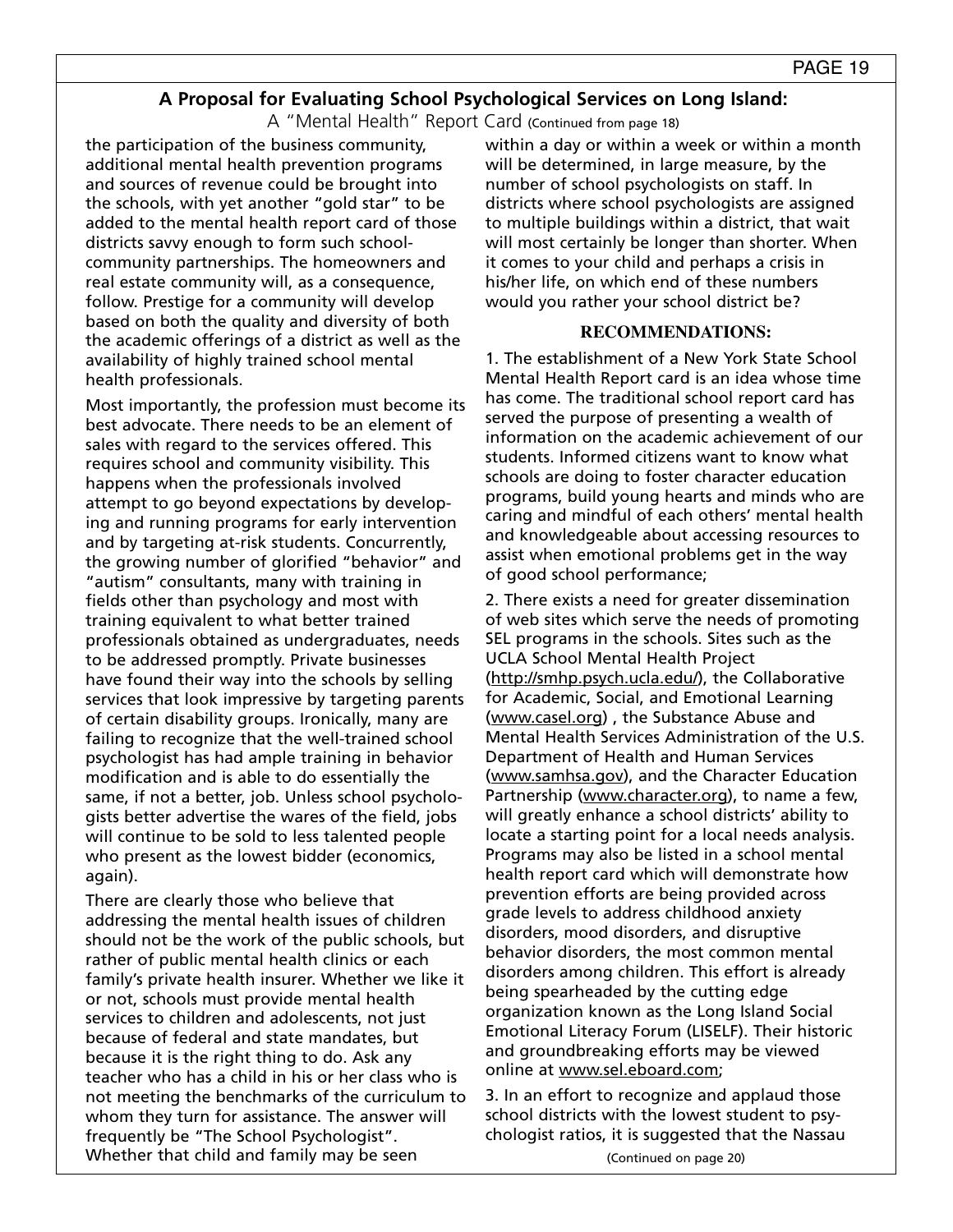#### **A Proposal for Evaluating School Psychological Services on Long Island:**

A "Mental Health" Report Card (Continued from page 19)

and Suffolk County Psychological Associations provide an annual award at an appropriate public ceremony to commend the efforts of those districts that have sought to provide the most immediate access to preventive mental health services by advocating for mental health staffing ratios that are realistic given the needs of our children and youth in these difficult times. In these days of limited mental health insurance coverage, it is increasingly the schools to whom parents turn for assistance with developmental and crisis behavior in their children. Recognitions may also be awarded for innovative attempts at publicizing SEL programs via school district web sites. An exemplary effort by a Long Island school district of what may be done to publicize mental health and prevention may be seen by visiting the SEL Resources web page developed by the Jericho Middle School Library (www.bestschools.org/ms/library/sel.htm);

4. It is suggested that parent associations, professional mental health organizations, and the NYS Office of Mental Health increase their communications and advocacy in order to present a united front and better educate the public with regard to the cost effectiveness of adopting a preventive model for mental health services within the public schools. The solution we seek is not simply the hiring of additional school psychologists, which would be self-serving at best and miss the intended mark on a more global scale. What we seek is a total change in the public perception of mental health.

Much in the same way as the Response To Intervention (RTI) model has offered an alternative to the "wait and fail" discrepancy system for the identification of learning disabled children that has existed since 1975, there already exist programs that seek to address the system-wide analysis of children with behavioral and/or emotional difficulties and their often comorbid pattern of academic failure. An excellent mental health prevention model which would serve as a good starting point for interested readers would be the program known as Positive Behavioral Interventions and Supports (PBIS), and may be accessed via the web at www.pbis.org;

5. The private sector has created many innovative means to improve the social-emotional learning of students across the grades. One such model program is the Citigroup Success Fund, administered jointly by the Citigroup Fund and by the

Mentoring Partnership of Long Island. Over \$35,000 will be distributed during the 2006-2007 school year to thirty-five different schools across Nassau and Suffolk counties for the purpose of developing innovative projects that will enhance the curriculum and learning for those students most at risk. These programs need to be more widely publicized and catalogued in web pages that are routinely accessed by school districts on a regional and statewide basis. The Mentoring Partnership of Long Island may be contacted at www.mentorkids.org;

6. School psychology training programs are encouraged to educate graduate school psychology interns about the issue of understaffing of school psychologists in some school districts. Interns require a broad experience in the many facets of school psychological services as part of their internship experiences, and should not be utilized merely as "testers" to clean up the backlog of special education re-evaluations. These efforts address only a small segment of the school population and hold little value for the child's overall well-being. Many students undergoing re-evaluations come to the assessment environment often seeking emotional support and in need of social skills training. These needs are not always met due to time constraints to complete only the minimum requirements as set forth by the by New York State special education regulations;

7. The time has come in education for implementation of a coordinated program that addresses the academic, social, emotional, and behavioral development of children. This can be addressed in a coordinated fashion much like a Comprehensive School Health Program, although such a formalized structure may not be necessary. It is important, regardless of the program adopted, that every Long Island school district makes an attempt to adopt a similar program and consistently implement it within their respective buildings. The Center for Disease Control suggests specific components to a school health program which include: health education, physical education, health services, nutrition services, counseling, psychological, and social services, healthy environment, healthy staff, family and community involvement. By providing these services, school districts will slowly move towards a mental health model that appropriately

(Continued on page 21)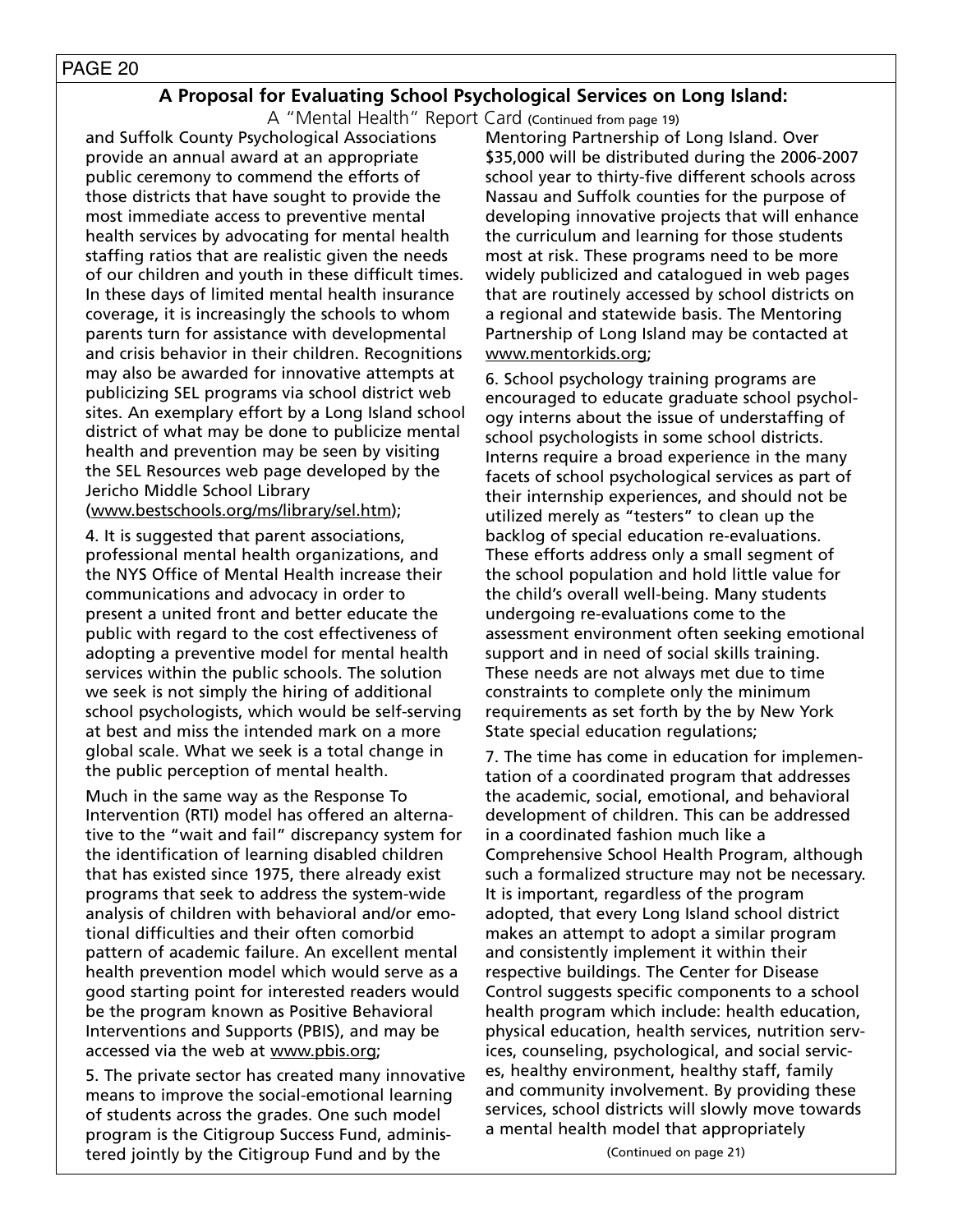A "Mental Health" Report Card (Continued from page 20)

addresses their students' social-emotional needs. As this article is being written, school health and mental health issues are being discussed by the New York State Board of Regents and the State Education Department. This discussion is in part taking place, in part due to national studies indicating that young people are less healthy and less prepared than their parents to take their places in society.

Whereas the major health issues facing children in past generations have been physical diseases with specific causes, today's major health risks to children are rooted in social, behavioral, or environmental conditions which are preventable. Many of today's behavioral problems arise out of a lack of social or communicative skills and are readily addressed with positive social skills and strategies.

In the end, we all want what is best for our children. As with all things, if one's family has not been touched by issues brought on by a parent's or a child's mental health crisis, we would not

understand this need in the same way as those who have seen its destructive face. However, in this day and age, it is becoming almost impossible to find an individual or a family who has not come into contact with a friend, relative, teacher, employer, or other significant person who has suffered some mental health problem. The choices will not become less difficult as our culture moves forward, only more so. It will be up to those of us who have developed a deep appreciation for the value of prevention to lead those who have not yet come to understand. We face many critics, skeptics, and naysayers, but as mental health professionals, we have also looked into the eyes of children and seen the spark of hope among the ashes of despair. It is our calling and our destiny to kindle that hope and to hold out the promise for a better world. If one can read at or above grade level, compute percentages without the use of a calculator, and debate about national and world politics, that will be some well-cherished icing on the cake of our collective mental health.

|                                           | Student Enrollment - Suffolk County School Districts - Number of School Psychologists |                                       |                                           |                            |                                       |
|-------------------------------------------|---------------------------------------------------------------------------------------|---------------------------------------|-------------------------------------------|----------------------------|---------------------------------------|
| <b>Total Student</b><br><b>Enrollment</b> | Name of<br><b>District</b>                                                            | No. of School<br><b>Psychologists</b> | <b>Total Student</b><br><b>Enrollment</b> | Name of<br><b>District</b> | No. of School<br><b>Psychologists</b> |
| 1,012                                     | Southold                                                                              | 2                                     | 4,203                                     | Huntington                 | 11                                    |
| 1,207                                     | Port Jefferson                                                                        | <b>Not Available</b>                  | 4,308                                     | Deer Park                  | 8.6                                   |
| 1,389                                     | <b>Center Moriches</b>                                                                | 2                                     | 4,663                                     | South Country (Bellport)   | $\overline{7}$                        |
| 1,581                                     | Mattituck- Cutchogue                                                                  | 2.6                                   | 4,751                                     | Riverhead                  | 5                                     |
| 1.657                                     | Southampton                                                                           | 3                                     | 4.896                                     | West Babylon               | 6                                     |
| 1,711                                     | <b>Westhampton Beach</b>                                                              | 3                                     | 4,911                                     | Copiaque                   | 6                                     |
| 1,752                                     | <b>Hampton Bays</b>                                                                   | 3                                     | 5,159                                     | North Babylon              | $\overline{7}$                        |
| 1,956                                     | East Hampton                                                                          | 3                                     | 5,328                                     | East Islip                 | 9                                     |
| 1,981                                     | Babylon                                                                               | 2                                     | 5,811                                     | <b>Bay Shore</b>           | 8                                     |
| 2,132                                     | <b>Cold Spring Harbor</b>                                                             | 3                                     | 5.885                                     | West Islip                 | 6.8                                   |
| 2,192                                     | Wyandanch                                                                             | 4                                     | 6,138                                     | South Huntington           | 13.5                                  |
| 2,403                                     | Huntington                                                                            | 11                                    | 6,329                                     | Central Islip              | 9                                     |
| 2,437                                     | Mt. Sinai                                                                             | 3                                     | 6,475                                     | Northport -                |                                       |
| 2,537                                     | <b>Bayport- Blue Point</b>                                                            | 5                                     |                                           | <b>East Northport</b>      | 11                                    |
| 2,606                                     | Elwood                                                                                | 2.4                                   | 7,116                                     | Connetiquot                | 11.6                                  |
| 2,702                                     | Shoreham - Wading River                                                               | 5                                     | 7,482                                     | Lindenhurst                | 10.6                                  |
| 2,759                                     | Amityville                                                                            | 5                                     | 7,561                                     | Commack                    | 10 <sup>10</sup>                      |
| 3,104                                     | <b>Miller Place</b>                                                                   | 2.4                                   | 8,004                                     | Three Village              | 10 <sup>10</sup>                      |
| 3,535                                     | Sayville                                                                              | 5                                     | 9.078                                     | Patchogue- Medford         | 10 <sup>10</sup>                      |
| 3,617                                     | <b>Rocky Point</b>                                                                    | 4                                     | 9,745                                     | Longwood                   | 12.6                                  |
| 3,636                                     | Islip                                                                                 | 4                                     | 9,974                                     | <b>Half Hollow Hills</b>   | 16.4                                  |
| 3,639                                     | Eastport- South Manor                                                                 | 4.5                                   | 10,191                                    | <b>William Floyd</b>       | 11.75                                 |
| 3,662                                     | Harborfields                                                                          | 6.6                                   | 10,508                                    | Smithtown                  | 15.6                                  |
| 3,946                                     | Brookhaven -                                                                          |                                       | 10,902                                    | Middle County              | 10 <sup>10</sup>                      |
|                                           | Comsewoque                                                                            | 6.4                                   | 15,548                                    | Sachem                     | 28.7                                  |
| 4,129                                     | <b>Kings Park</b>                                                                     | 5                                     | 17,041                                    | Brentwood                  | 22                                    |
| 4,160                                     | Hauppauge                                                                             | 5                                     |                                           |                            |                                       |

*Reprinted with permission from The NY Psychologist, Volume 25, Number 1*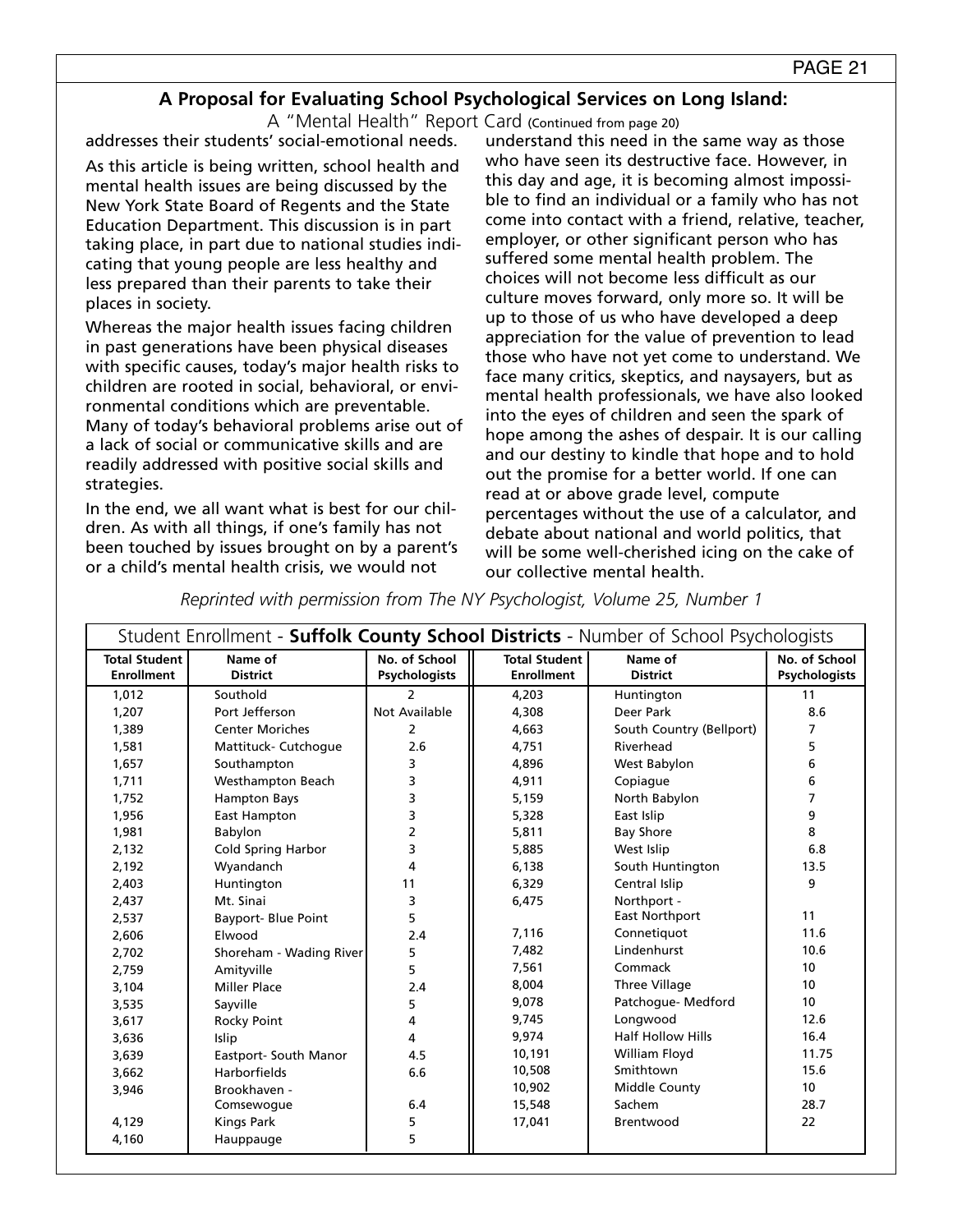## **A Proposal for Evaluating School Psychological Services on Long Island:**

A "Mental Health" Report Card

| <b>Suffolk County School Districts Students Per Psychologist</b> |                                     |                            |                                     |                            |                                     |
|------------------------------------------------------------------|-------------------------------------|----------------------------|-------------------------------------|----------------------------|-------------------------------------|
| Name of<br><b>District</b>                                       | <b>Students Per</b><br>Psychologist | Name of<br><b>District</b> | <b>Students Per</b><br>Psychologist | Name of<br><b>District</b> | <b>Students Per</b><br>Psychologist |
| Huntington                                                       | 382.1                               | <b>Half Hollow Hills</b>   | 608.2                               | Eastport -                 |                                     |
| South Huntington                                                 | 454.7                               | Connetiquot                | 613.4                               | South Manor                | 808.7                               |
| Deer Park                                                        | 500.9                               | Brookhaven -               |                                     | Mt. Sinai                  | 812.3                               |
| Southold                                                         | 506.0                               | Comsewogue                 | 616.6                               | West Babylon               | 816.0                               |
| Bayport -                                                        |                                     | East Hampton               | 652.0                               | Copiague                   | 818.5                               |
| <b>Blue Point</b>                                                | 507.4                               | South Country              |                                     | <b>Kings Park</b>          | 825.8                               |
| Shoreham -                                                       |                                     | (Bellport)                 | 666.1                               | Hauppauge                  | 832.0                               |
| <b>Wading River</b>                                              | 540.4                               | Smithtown                  | 673.6                               | West Islip                 | 865.4                               |
| Sachem                                                           | 541.7                               | <b>Center Moriches</b>     | 694.5                               | William Floyd              | 867.3                               |
| Wyandanch                                                        | 548.0                               | Central Islip              | 703.2                               | <b>Rocky Point</b>         | 904.3                               |
| Amityville                                                       | 551.8                               | Lindenhurst                | 705.8                               | Patchogue -                |                                     |
| Southampton                                                      | 552.3                               | Sayville                   | 707.0                               | Medford                    | 907.8                               |
| <b>Harborfields</b>                                              | 554.8                               | Cold Spring                |                                     | Islip                      | 909.0                               |
| Westhampton                                                      |                                     | Harbor                     | 710.7                               | Riverhead                  | 950.2                               |
| Beach                                                            | 570.3                               | Bay Shore                  | 726.4                               | Babylon                    | 990.5                               |
| Hampton Bays                                                     | 584.0                               | North Babylon              | 737.0                               | Elwood                     | 1.085.8                             |
| Northport -                                                      |                                     | Commack                    | 756.1                               | Middle County              | 1.090.2                             |
| East Northport                                                   | 588.6                               | Longwood                   | 773.4                               | <b>Miller Place</b>        | 1,293.3                             |
| East Islip                                                       | 592.0                               | Brentwood                  | 774.6                               | Port Jefferson             | Not Available                       |
| Mattituck - Cutchoque                                            | 608.1                               | Three Village              | 800.4                               |                            |                                     |

|                                                       | <b>Suffolk County Towns</b> Students Per Psychologist |                                            |                                     |              |                                     |  |
|-------------------------------------------------------|-------------------------------------------------------|--------------------------------------------|-------------------------------------|--------------|-------------------------------------|--|
| Name of Town                                          | <b>Students Per</b><br>Psychologist                   | Name of Town                               | <b>Students Per</b><br>Psychologist | Name of Town | <b>Students Per</b><br>Psychologist |  |
| Southold<br>Huntington<br>Southampton<br>East Hampton | 563.7<br>578.5<br>648.8<br>652                        | Babylon<br>Smithtown<br>Islip<br>Riverhead | 684.7<br>710.5<br>718.7<br>745.3    | Brookhaven   | 776.9                               |  |

| <b>Nassau County School Districts Students Per Psychologist</b> |                                     |                                |                                     |                              |                                     |
|-----------------------------------------------------------------|-------------------------------------|--------------------------------|-------------------------------------|------------------------------|-------------------------------------|
| Name of<br><b>District</b>                                      | <b>Students Per</b><br>Psychologist | Name of<br><b>District</b>     | <b>Students Per</b><br>Psychologist | Name of<br><b>District</b>   | <b>Students Per</b><br>Psychologist |
| Bellmore                                                        | 273.1                               | Long Beach City                | 524.8                               | Merrick                      | 647                                 |
| Hewlett-Woodmere                                                | 373.2                               | <b>Oyster Bay-East Norwich</b> | 532                                 | Wantagh                      | 653.6                               |
| Lawrence                                                        | 402.7                               | Mineola                        | 538.6                               | East Meadow                  | 664.3                               |
| North Bellmore                                                  | 411.2                               | Syosset                        | 542.8                               | Levittown                    | 665.6                               |
| Malverne                                                        | 415.8                               | Hicksville                     | 549.2                               | Freeport                     | 666.9                               |
| <b>Great Neck</b>                                               | 419.2                               | Roslyn                         | 554.3                               | <b>Herricks</b>              | 679.5                               |
| East Rockaway                                                   | 422                                 | Plainview-Old Bethpage 555.4   |                                     | Garden City                  | 702                                 |
| Valley Stream 13                                                | 465.9                               | Roosevelt                      | 560.2                               | Valley Stream 24             | 726.7                               |
| <b>Island Trees</b>                                             | 473.3                               | Locust Valley                  | 571                                 | Carle Place                  | 732.5                               |
| West Hempstead                                                  | 473.8                               | Manhasset                      | 575.3                               | New Hyde Park-               |                                     |
| Lynbrook                                                        | 475.8                               | Massapegua                     | 596.6                               | Garden City Park             | 755.6                               |
| Elmont                                                          | 478.2                               | Hempstead                      | 602.8                               | Valley Stream Central        | 767.3                               |
| Oceanside                                                       | 486.4                               | Glen Cove                      | 603.2                               | Uniondale                    | 791.1                               |
| Farmingdale                                                     | 487.5                               | <b>Baldwin</b>                 | 609.1                               | Jericho                      | 803.8                               |
| Port Washington                                                 | 488.8                               | Seaford                        | 610.8                               | Plainedge                    | 889.5                               |
| Valley Stream 30                                                | 496.3                               | East Williston                 | 611                                 | Sewanhaka Central            | 958.9                               |
| North Merrick                                                   | 504.6                               | North Shore                    | 612.2                               | <b>Floral Park-Bellerose</b> | 971.3                               |
| Bethpage                                                        | 515.5                               | Westbury                       | 636                                 | <b>Bellmore-Merrick</b>      |                                     |
| Rockville                                                       | 517.4                               | Franklin Square                | 642.3                               | Central HSD                  | 1174.2                              |